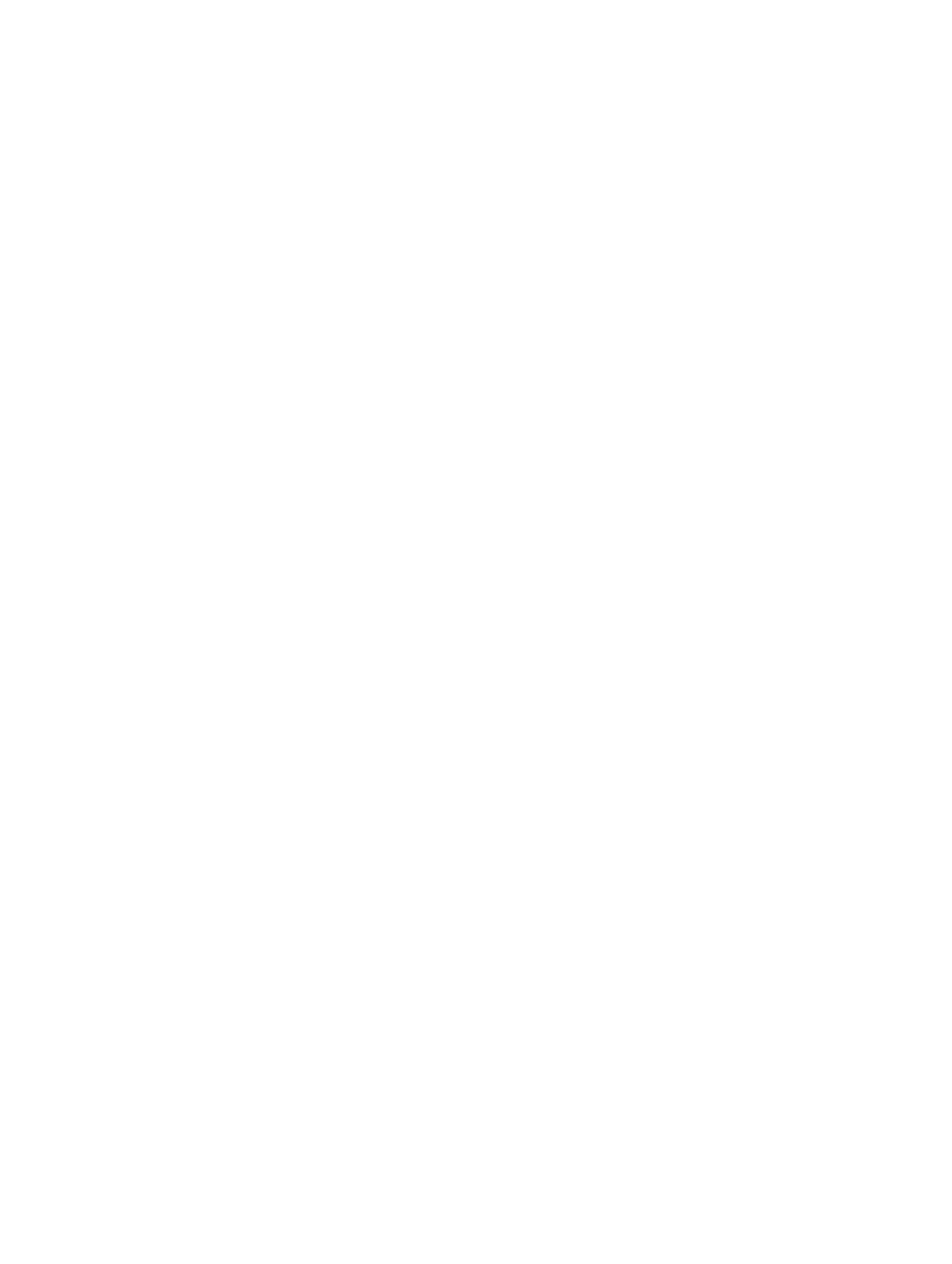people spent their holidays at home. This was the case in the Netherlands as well as Germany and the UK," says Interboat director Jerry Schuiten, referencing two of the company's main export markets. "Good weather over the last three seasons was also good for sales."

Apart from a few late deliveries of parts at the height of the pandemic, Schuiten told *IBI* that Covid-19 has had minimal impact on production so far. The company continues to have 20 boats in build at any one time at its 7,000m<sup>2</sup> yard in Zwartsluis, around 85km northeast of Amsterdam, where staff numbers remain unchanged at 50. In 2021, Interboat expects to deliver 175 new units, of which 25% will be exported. "This percentage is stable," says Schuiten.

Interboat's latest new model is the 9.5m Intender 950 which launched at the 2019 HISWA In-Water Boat Show in Lelystad last September. Sporty yet elegant, it's a mix between a tender and a cruiser with plenty of outdoor space – the perfect antidote in these Covid times. "The introduction of the Intender 950 last year has been a great success," says

**A Pelagic 77 is currently in build at KM Yachtbuilders in Makkum**



**Aquateq is one of Holland's leading sloop producers, reponsible for the Antaris, Maril and Makma brands**



Schuiten. "The enormous cockpit space with aft sunbed in combination with its good looks made it very popular."

The Intender 950 claims to be the ultimate in luxury boating with outdoor bar and cooking facilities, luxurious sofa, a choice of helm position (midships or to stern) and a comfortable cabin with double bed and wet room. Inboard diesel engine options range from 65hp-320hp, giving speeds of up to 48km/h. It is rated RCD Category B for offshore cruising.

"More focus on day/weekend boats with low maintenance are what our customers are looking for," Schuiten adds.

In contrast, Van den Hoven Jachtbouw in Waspik builds semi-custom, steel-hulled yachts from 15m-24m under the Executive line and is now building in aluminium following the launch last year of the Rene van der Velden-designed Voyager range of all-aluminium, fast displacement vessels aimed at a more international clientele. Holland is a major producer of aluminium and steelhulled motoryachts, most of which are exported to neighbouring Germany, Belgium or France, although Spain, Sweden, the UK and increasingly the US are popular destinations too.

"Our sales are the same as last year with three units sold," Michelle van den Hoven told *IBI*. "What is interesting, however, is the fact that the yachts are bigger and more complex, and two of them are flybridges. After three hot summers we're seeing an upward trend in orders and requests for flybridge yachts."

#### **BUSINESS AS USUAL**

Van den Hoven Jachtbouw says the pandemic has had little effect on business so far. The company currently has two yachts in build and the construction package of the third will be delivered in November. All three units will launch in 2021.

"We are currently working with Rene van der Velden on a new yacht in our Voyager line. We see the demand for aluminium, semi-displacement yachts increasing at 15m, so we are working on a very sporty Voyager 50," van den Hoven explains. "In 2021 we will come up with the definite design of this yacht, but the plans are to launch it in 2022."

Van den Hoven is also working on a restyled version of an Executive 1850 flybridge in consultation with the client, giving it a more modern look with increased interior space. Unlike series builders, van den Hoven offers customers the opportunity to be fully involved in the yacht's entire build process. "Together with the client we build what they like,"

# **UNMATCHED PERFORMANCE AT AN UNPRECEDENTED PRICE**

WWW.MASTERVOLT.COM/COMBIMASTER